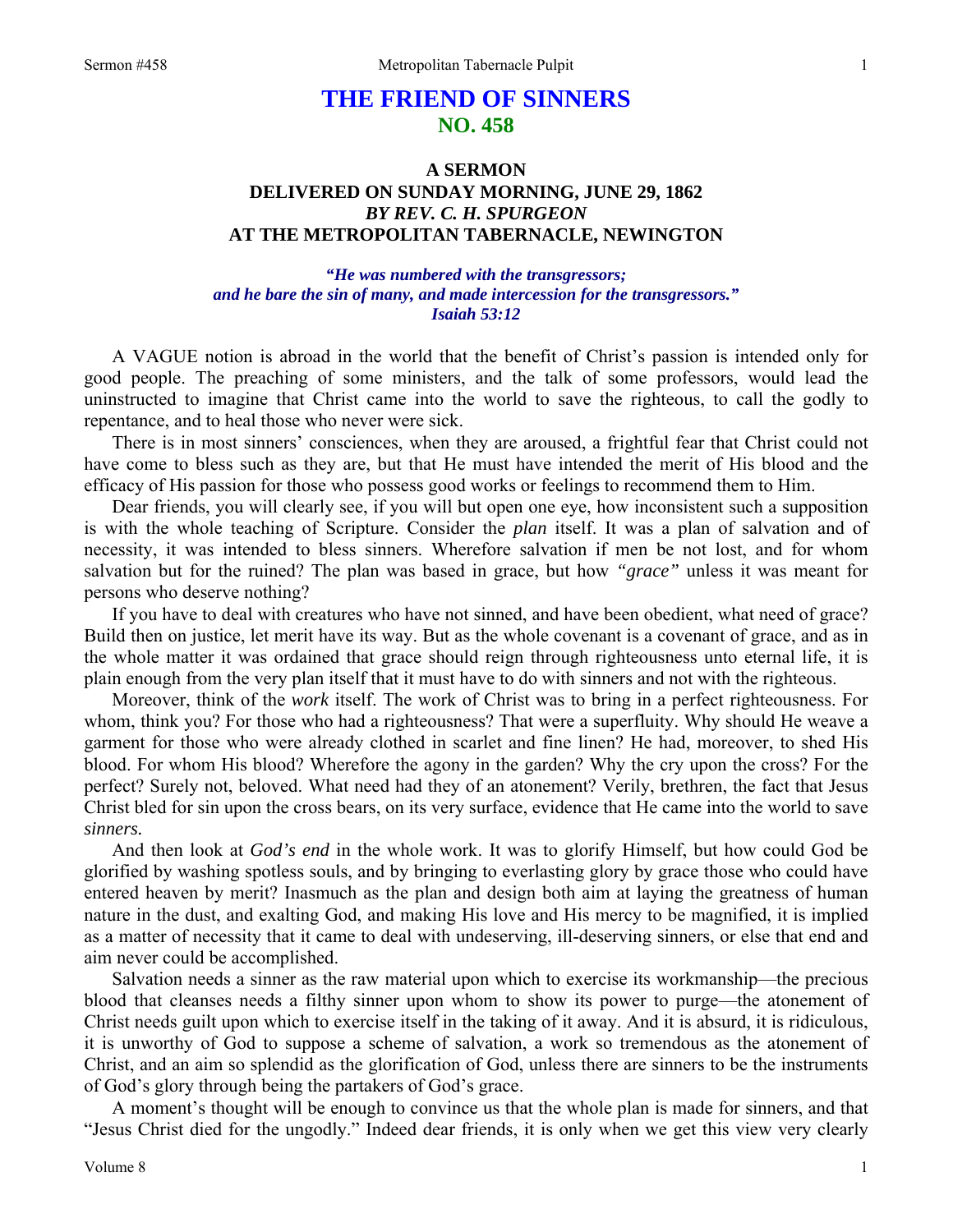before us that we see Jesus in His glory. When does the shepherd appear most lovely? It is a fair picture to portray him in the midst of his flock, feeding them in the green pastures, and leading them beside the still waters, but if my heart is to leap for joy, give me the shepherd pursuing his stray sheep over the mountains, let me see him bringing home that sheep upon his shoulders rejoicing, let me hear his song of mirth when he calls upon his friends and neighbors to rejoice with him because he has found the sheep which was lost.

When looks our God look most like a loving and tender father? Truly He looks blessed when He divides His inheritance among His sons, but I never saw Him so resplendent in His fatherhood as when He runs out to meet the prodigal, throws His arms about his neck, and kisses him, crying—"My son who was dead is alive again."

Indeed, for some offices of Christ, it is absolutely necessary that there should be a sinner for us to see any meaning in them at all. He is a Priest. What need of a priest except for the sins of the people? Why, I dare to say it, Christ's priesthood is a mockery and Christ's sacrifice is ridiculous unless there be sin in the world, and sinners whom Jesus came to save. Brethren, how is He a Savior except to the lost? How is He a physician but to the sick? How is He like the brazen serpent if He does not save the sinbitten, or how the scapegoat if He does not bear the sin of transgressors?

Our text, in its threefold character, shows the intimate connection which exists between Jesus and sinners, for in none of its sentences is there meaning unless there be a sinner, and unless Christ has come into connection with him. It is this one point which I want to work out this morning, and may God bless it to many a sinner's troubled conscience.

"He was numbered with the transgressors; he bare the sin of many, and he made intercession for the transgressors." It is for transgressors all the way through. Bring in a company of righteous people who think they have no sin and they cannot appreciate the text, in fact it can have no meaning to them.

**I.** We shall begin then, by taking the first sentence. To the sinner, troubled and alarmed on account of guilt, there will be much comfort in the thought that CHRIST IS ENROLLED AMONG SINNERS. "He was numbered with the transgressors."

In what sense are we to understand this? "He was numbered with the transgressors."

He was numbered with them, first, *in the census of the Roman empire*. There went out a decree from Caesar Augustus that all the world should be taxed, and the espoused wife of Joseph, being great with child, must travel to Bethlehem that Christ may be born there, and that He may be numbered with the transgressing people who, for their sins, were subject to the Roman yoke.

Years rolled on, and that child who had been early numbered with transgressors and had received the seal of transgression in the circumcision, which represents the putting away of the flesh—that child, having come to manhood, goes forth into the world, and is numbered with transgressors *in the scroll of fame*.

Ask public rumor, "What is the character of Jesus of Nazareth?" and it cannot find a word in its vocabulary foul enough for Him. "This **\_\_\_\_\_**" they sometimes said, and our translators have inserted the word "fellow" because in the original there is an ellipsis—the evangelists, I suppose, hardly liking to write the word which had been cast upon Christ Jesus. Fame, with her lying tongue, said He was a drunken man, and a winebibber, because He would not yield to the asceticism of the age. He would not, since He came to be a man among men, do other than eat and drink as other men did. He came not to set an example of asceticism but of temperance. He came both eating and drinking, and they said at once, "Behold a man gluttonous, and a winebibber."

They called Him mad. His warm enthusiasm, His stern and unflinching rebukes of wickedness in high places brought upon Him the accusation that He had a devil. "Thou hast a devil and art mad," they said. They called Him the Master of the house Beelzebub! Even the drunkards made Him their song, and the vilest thought Him viler than themselves, for He was, by current rumor, numbered with the transgressors.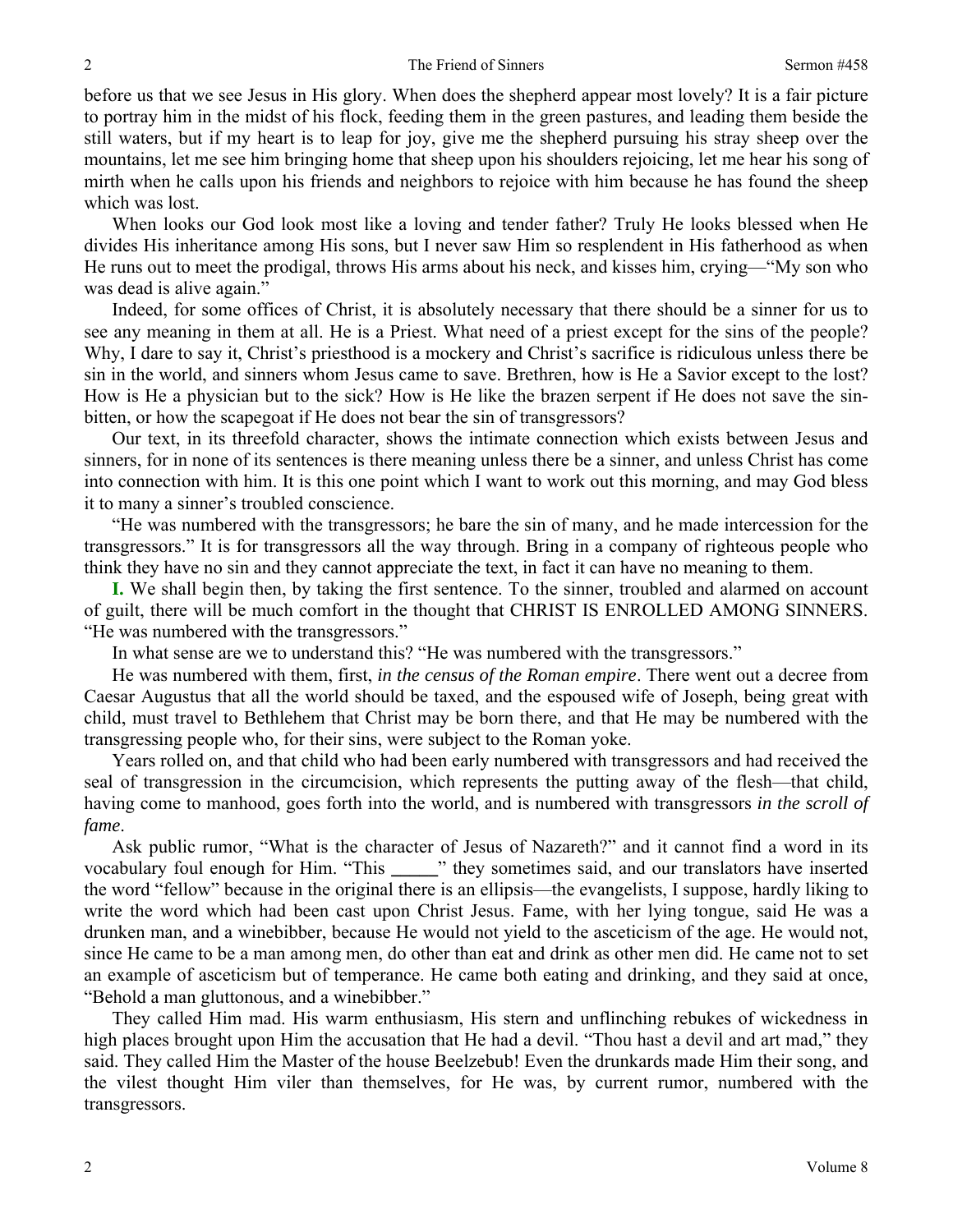But to make the matter still more forcible, "he was numbered with transgressors in the *courts of law.*" The ecclesiastical court of Judaism, the Sanhedrim, said of Him, "Thou blasphemest," and they smote Him on the cheek. Written down among the offenders against the dignity of God and against the security of the Jewish Church, you find the name of Jesus of Nazareth which was crucified.

The civil courts also asserted the same. Pilate may wash his hands in water and say, "I find no fault in him," but still, driven by the infernal clamors of an angry people, he is compelled to write, "This is Jesus, the King of the Jews," and he gives Him up to die as a malefactor who has rebelled against the sovereign law of the land.

Herod too, the Jewish tetrarch, confirms the sentence, and so, with two pens at once, Jesus Christ is written down by the civil leaders among transgressors.

Then, *the whole Jewish people* numbered Him with transgressors, nay, they reprobated Him as a more abominable transgressor than a thief and a murderer who had excited sedition. Barabbas is put in competition with Christ, and they say, "Not this man, but Barabbas." See, brethren, His being numbered with transgressors is no fiction. Lo, He bears the transgressor's scourging! He is tied to the whipping post, His back is marred and scarred, the ploughers make deep furrows, and the blood flows in streams.

He is numbered with transgressors, for He bears the felon's cross, He comes into the street bowed down with the weight of His own gibbet, which He must carry upon His raw and bleeding shoulders. He goes along to the place of doom. He comes to Calvary—the place of a skull—and there, hoisted upon the cross, hanging in mid-air, as if earth rejected Him and heaven refused Him shelter, He dies the ignominious death of the cross, and is thus numbered with transgressors.

But will there be none to enter a protest? Will no eye pity? Will no man declare His innocence? None, they are all silent! Silent, did I say? 'Tis worse! All earth holds up its hands for His death, it is carried unanimously. Jew and Gentile, bond and free, they are all there. They thrust out the tongue, they hoot, they laugh, they cry, "Let him deliver him, seeing he delighted in him." His name is written in the calendar of crime by the whole universe, for He is despised and rejected of men, *of all men* is He accounted to be the off-scouring of all things, and is put to grief.

But will not heaven interfere? O God, upon Thy throne, wilt Thou let the innocent suffer? He is fast nailed to the tree, and cries in agony, "I thirst." Will You permit this man to be numbered with transgressors? Is it rightly done? It is, heaven confirms it. He has no sin of His own, but He has the sin of His people upon His shoulders.

And God, the Eternal Judge, shows that He too considers Him to be in the roll of transgressors, for He veils His face, and the Eternal Father betakes Him to His hiding place, and Christ can neither see a smile nor a glance of His Father's face, till He shrieks in agony so unutterable, that the words cannot express the meaning of the Redeemer's soul, "My God, my God, why hast thou forsaken me?"

The only answer from heaven being, "I must forsake transgressors, Thou art numbered with them, and therefore, I must forsake Thee." But surely the doom will not be fulfilled? Certainly, He will be taken down ere He dies? Death is the curse for sin, it cannot come on any but transgressors. It is impossible for the innocent to die, as impossible as for immortality to be annihilated. Surely, then, the Lord will deliver His Son at the last moment, and having tried Him in the furnace, He will bring Him out? Nay, not so, He must become obedient to death, even the death of the cross.

He dies without a protest on the part of earth, or heaven, or hell, He that was numbered with the transgressors, having worn the transgressor's crown of thorns, lies in the transgressor's grave. "He made his grave with the wicked, and with the rich in his death; because he had done no violence, neither was any deceit in His mouth."

It is a marvellous thing, brethren, a marvellous thing! Who ever heard of an angel being numbered with devils? Who ever heard of Gabriel being numbered with fiends? But this is more marvellous than that would be. Here is the Son of God numbered, not with the sons of men (that were a gracious act) but numbered with transgressors; numbered, not with the faithful who struggle after purity; numbered, not with those who repel temptation and resist sin; numbered, not with those who earn unto themselves a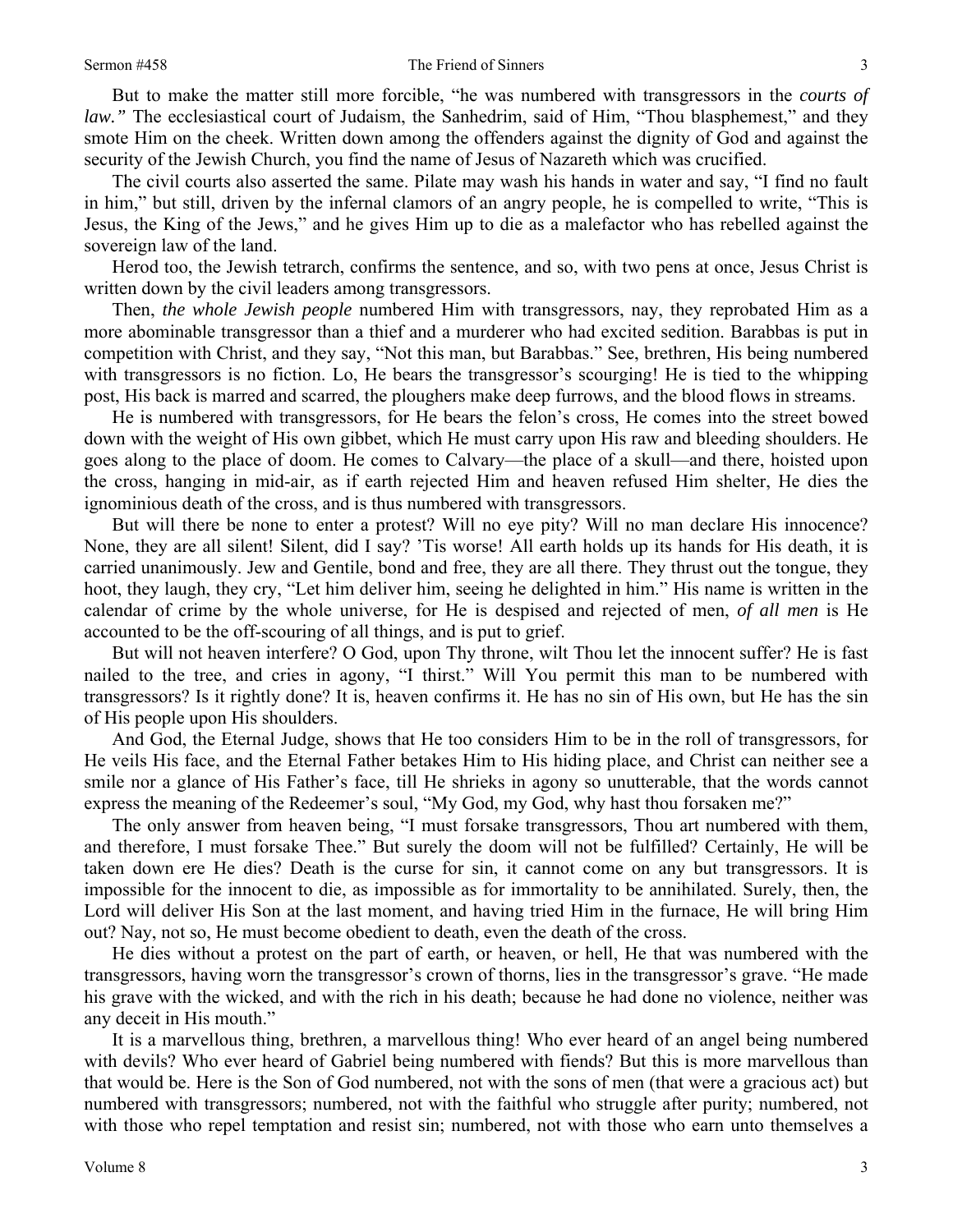good degree and much boldness in the faith—that were a marvellous condescension, but here it is written, "He was numbered *with the transgressors.*"

I must pause here a moment, and get you to think this matter over a little. It is a strange and a wonderful thing, and ought not to be passed by in silence. Why, think you, was Christ numbered with transgressors? First, surely, because *He could the better become their advocate*.

I believe, in legal phraseology, in civil cases, the advocate considers himself to be part and partner with the person for whom he pleads. You hear the counselor continually using the word "we," he is considered by the judge to represent the person for whom he is an advocate. In some suits of law, there is on the part of the bar and the bench, a perfect identification of the counselor with the client, nor can they be looked upon in the eye of the law as apart from one another.

Now Christ, when the sinner is brought to the bar, appears there Himself. The trumpet sounds, the great assize is set. Come, come, ye sinners, come to the bar to be tried. There stands the man whose hands are pierced, He stands numbered with transgressors. Let the trial proceed. What is the accusation?

He stands to answer it, He points to His side, His hands, His feet, and challenges justice to bring anything against the sinners whom He represents, He pleads His blood, and pleads so triumphantly, being numbered with them and having a part with them, that the Judge proclaims, "Let them go their way, deliver them from going down into the pit, for He at their head has found a ransom."

But there is another reason why Christ was numbered with transgressors, namely, *that He might plead with them*. Suppose a number of prisoners confined in one of our old jails, and there is a person desirous to do them good, imagine that he cannot be admitted unless his name is put down in the calendar.

Well, out of his abundant love to these prisoners, he consents to it, and when he enters to talk with them, they perhaps think that he will come in with cold dignity, but he says, "Now, let me say to you first of all that I am one of yourselves." "Well," they say, "but have you done aught that is wrong?" "I will not answer you that," saith he, "but if you will just refer to the calendar you will find my name there, I am written down there among you as a criminal."

Oh, how they open their hearts now! They opened their eyes with wonder first, but now they open their hearts, and they say, "Art thou become like one of us? Then we will talk with thee." And he begins to plead with them. Sinner, do you see this? Christ puts Himself as near on a level with you as He can. He cannot be sinful as you are, for He is God and perfect man, but He so puts His name down in the list that when the roll is called, His name is called over with yours. Oh, how near does He come to you in your ruined state!

Then He does this that *sinners may feel their hearts drawn to Him*. What, do You become poor as I am that I may be made rich? Jesus, Son of God, do You allow Yourself to be numbered among lost ones that You might find me? Oh, then my soul shall open itself to give You a hearty reception. Come in, You loving Savior, abide with me, and go no more out for ever.

There is a tendency in awakened sinners to be afraid of Christ, but who will be afraid of a man that is numbered with us, and put down in the same list with us? Surely now we may come boldly to Him, and confess our guilt. He that is numbered with us cannot condemn us. He whose name is down in the same indictment with ourselves, comes not to condemn, but to absolve, not to curse, but to bless.

He was put down in the transgressors' list *that we might be written in the red roll of the saints*. He was holy, and written among the holy—we were guilty, and numbered among the guilty. He transfers His name from yonder list to this black indictment—and ours are taken from the indictment, foul and filthy, and written in the roll which is fair and glorious—for there is a transfer made between Christ and His people. All that we have goes to Christ, sin and all, and all that Christ has comes to us. His righteousness, His blood, and everything that He has belongs to us.

Dear hearers, before I leave this point I want to put this to you. Is this yours by faith? Remember, faith is wanted here, nothing else. "He was numbered with transgressors." Oh, soul, can your heart say, "Then if He was numbered with me, if He put His name down where mine stands in that terrific roll,

4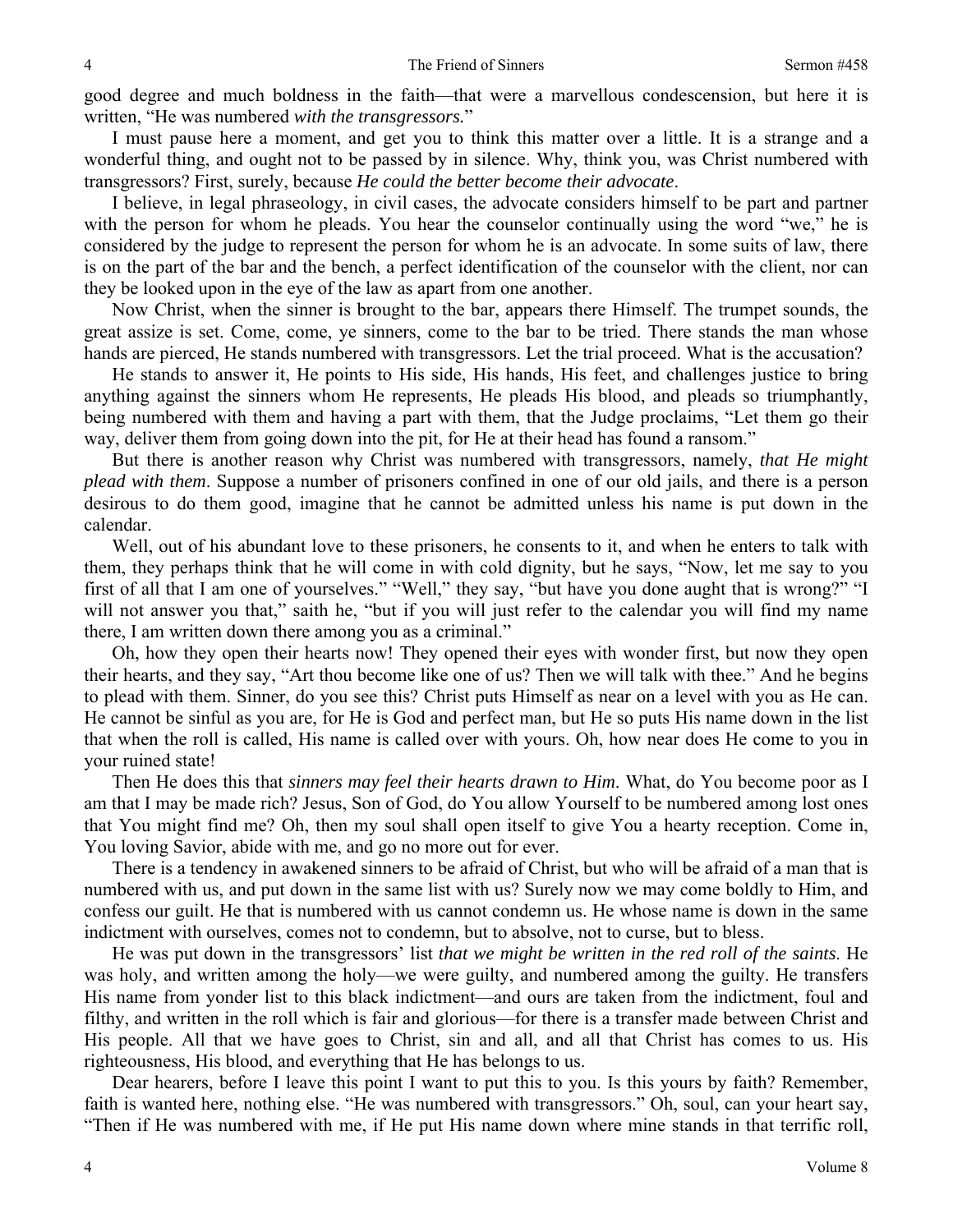then I will believe in Him, that He is able and willing to save me, and I will trust my soul in His hands"? I conjure you by the living God do it, man, and your soul is saved. Oh, by Him who from the highest throne in glory stooped to the cross of deepest ignominy, trust your soul with Him. It is all He asks of you, and this He gives you.

Blessed Master, would that You could stand here and say, "Sinners, full of iniquity, I stood with you, God accounted Me as if I had committed your sin, and visited Me as if I had been a transgressor, trust Me, cast your souls upon My perfect righteousness, wash in My cleansing blood, and I will make you whole, and present you faultless before My Father's face."

**II.** We are taught in the next sentence, that Christ "BARE THE SINS OF MANY."

Here it is as clear as noonday, that Christ dealt with *sinners*. Do not say Christ died for those who have done no wrong. That is not the description given. It is clear, I say, to everyone that chooses to look, that Christ could not bear the sins of those who had no sins, but could only bear the sins of men who were sinful and guilty.

Briefly, then, but very plainly, to recount the old, old story over again, man stood with a load of sin upon his shoulders, so heavy that it would have crushed him lower than the lowest hell, Christ Jesus came into the world, stood in the room, place, and stead of His people, and He did, in the expressive words of the text, bear their sins—that is to say, their sins were really, not in a legal fiction, but really transferred from them to Him.

You see, a man cannot bear a thing which is not on his back, it is impossible that he can bear it unless it is actually there. The word "bear," implies weight, and weight is the sure indicator of reality. Christ did bear sin in its fullness, vileness, and condemnation upon His own shoulders. Comprehend this, then, and you have the marrow of the subject.

Christ did really, literally, and truly, take the sins that belonged to all who do believe on Him, and those sins did actually and in very deed become His sins (not that He had committed them, nor that He had any part or lot in them, except through the imputation to which He had consented, and for which He came into the world), and there lay the sins of all His people upon Christ's shoulders.

Then notice, that as He did bear them, so other texts tell us that *He did bear them away*. "Behold the Lamb of God, which taketh away the sin of the world." Sin being on His head, the scapegoat took it away, away, away. Where? Into the wilderness of forgetfulness. If it is sought for it shall not be found, the Everlasting God sees it no more, it has ceased to be, for He has finished iniquity and made an end of sin, and when there is an end of it what more can be said?

Christ took our debts, but He was not long before He paid them all. Where then, are the debts? There are no debts now, there is not one in God's book against His chosen, for Jesus died. If Christ has paid the debt, then there is no debt left, it is gone. I can rejoice in its discharge, I can mourn that ever I cast myself into such a position, but the debt itself is gone. "I will remove the iniquity of that land in one day." "As far as the east is from the west, so far has he removed our transgressions from us." "I will cast their sins into the midst of the sea." And yet again, "I will put away thy sin like a cloud, and thine iniquity like a thick cloud."

Now, there were some clouds during the last week, but where are they now? They have turned to rain, they are gone, no strong-winged angel could find those clouds again, there are no such things, they are gone. And so with believers' sins, they were black, thick, thick clouds, full of tempests, big with lightnings and with thunder, but they are gone. The drops have fallen upon Christ, the thunder and the lightning have spent their fury upon Him, and the clouds are gone, for Christ has taken them away. "He bare the sins of many," and He bore them away for ever.

And then, beloved, you must understand that if it be so, if Christ did really bear His people's sins, and did bear them away—and since a thing cannot be in two places at one time, *there is now no sin abiding upon those for whom Jesus died*. "And who are they?" you say. Why, all those who trust Him. Any man whatsoever, the wide world over, who shall ever trust Christ, may know that no sin can be with him because his sin was laid on Christ.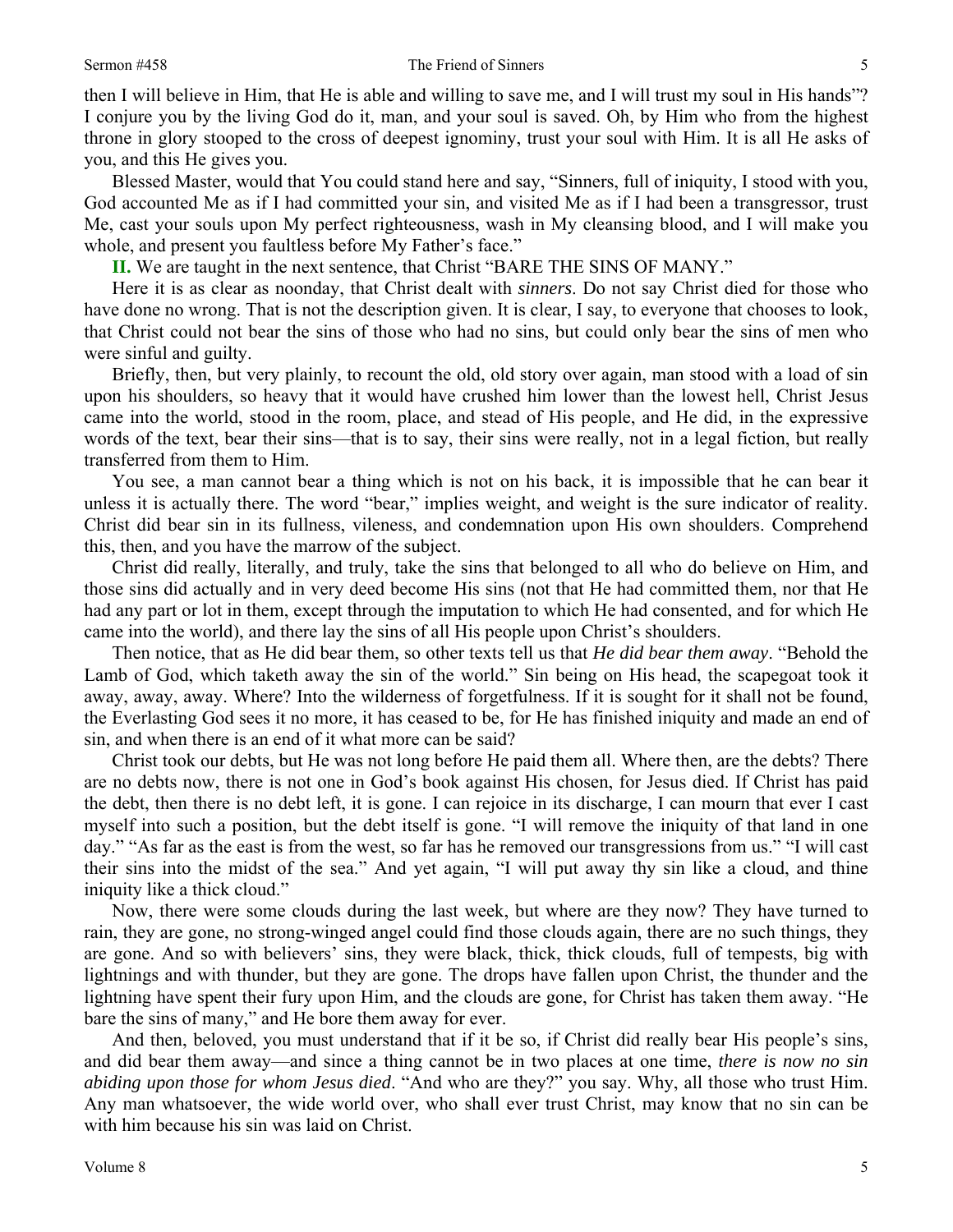Oh, I do delight in this precious doctrine! If anything could unloose my poor stammering tongue, this might, to see sin literally transferred so that there is none left! I cannot express the delight and joy of my soul at this moment, in contemplation of the blessed deliverance and release which Christ has given. I can only sing out again with Kent*—* 

> *"Sons of God, redeemed by blood, Raise your songs to Zion's God— Made from condemnation free, Grace triumphant, sing with me."*

Now, do you not see that this must be for sinners? See, you black ones, you filthy ones, you lost ones, you ruined ones, this is for sinners. You see it does not say it was for *sensible* sinners, no, no, but sinners. It does not say, "He was numbered with *awakened* transgressors," no, it is "transgressors." It does not say that He bare the sins of tender-hearted sinners, no, but "He bare the sin of many." This is the only description I can find in my text.

Jesus Christ came into the world to save sinners, and if in very deed and truth I know myself to be this day a sinner, I may trust Christ, and trusting Christ I may know, as surely as there is a God in heaven, that Jesus Christ took my sins and carried them all away.

Now, I want to know whether you have got this by an act of faith this morning. "Oh," says one, "I am a sinner, but, but **\_\_\_\_**." Well, what but? If you be a sinner, you are commanded to trust Christ this morning. "Oh, **..."** I will have no "buts," sir, no "buts" whatever. Are you a sinner? Yes or no. If you say "No," then I have nothing to say to you, Jesus Christ came not to call the righteous, but sinners to repentance. If you are a sinner, to you is the Word of this salvation sent.

"But I have been a thief!" I suppose a thief is a sinner! "But I have been a drunkard!" A drunkard is a sinner. "But I have led an unclean liver!" You are a sinner then. "But I have such a hard heart!" Well, to have a hard heart is one of the greatest sins in the world. "But I am unbelieving!" Well, that is a sin too. You come in under the list of sinners, and I say that such Christ contemplated, and the two sentences we have already considered prove this to a demonstration. He contemplated such as you are when He came to save, for "He was numbered with transgressors," and "He bare"—not the virtues of many, not the merits of many, not the good works of many, but "the sin of many."

So, if you have any sin, here is Christ the sin-bearer, and if you are a sinner, here is Christ numbered with you. "Oh!" says one, "but what is faith? I want to know at once." Faith, sinner, is to believe in Jesus, and to trust in Jesus now. Saving faith can sing this verse—

> *"Just as I am, and waiting not To rid my soul of one foul blot, To Thee whose blood can cleanse each spot, O Lamb of God, I come, I come."*

It is as sinners, not as sensible sinners, not as repenting sinners, that Jesus died for us. Sinners as sinners, Jesus Christ has chosen, redeemed, and called, in fact, for them, and for only such, Jesus Christ came into the world.

**III.** Our third sentence tells us that JESUS INTERCEDES FOR SINNERS. "And made intercession for the transgressors."

He prays for His saints, but dear friends, remember that by nature they are transgressors, and nothing more.

What does our text say? He intercedes for transgressors! There is a transgressor here this morning. He has been hearing the Gospel for many years—for many years, and he has heard it preached faithfully too. He is growing grey now, but while his head is getting white his heart is black, he is an old hardhearted reprobate, and by and by, unless grace prevents—but I need not tell that story.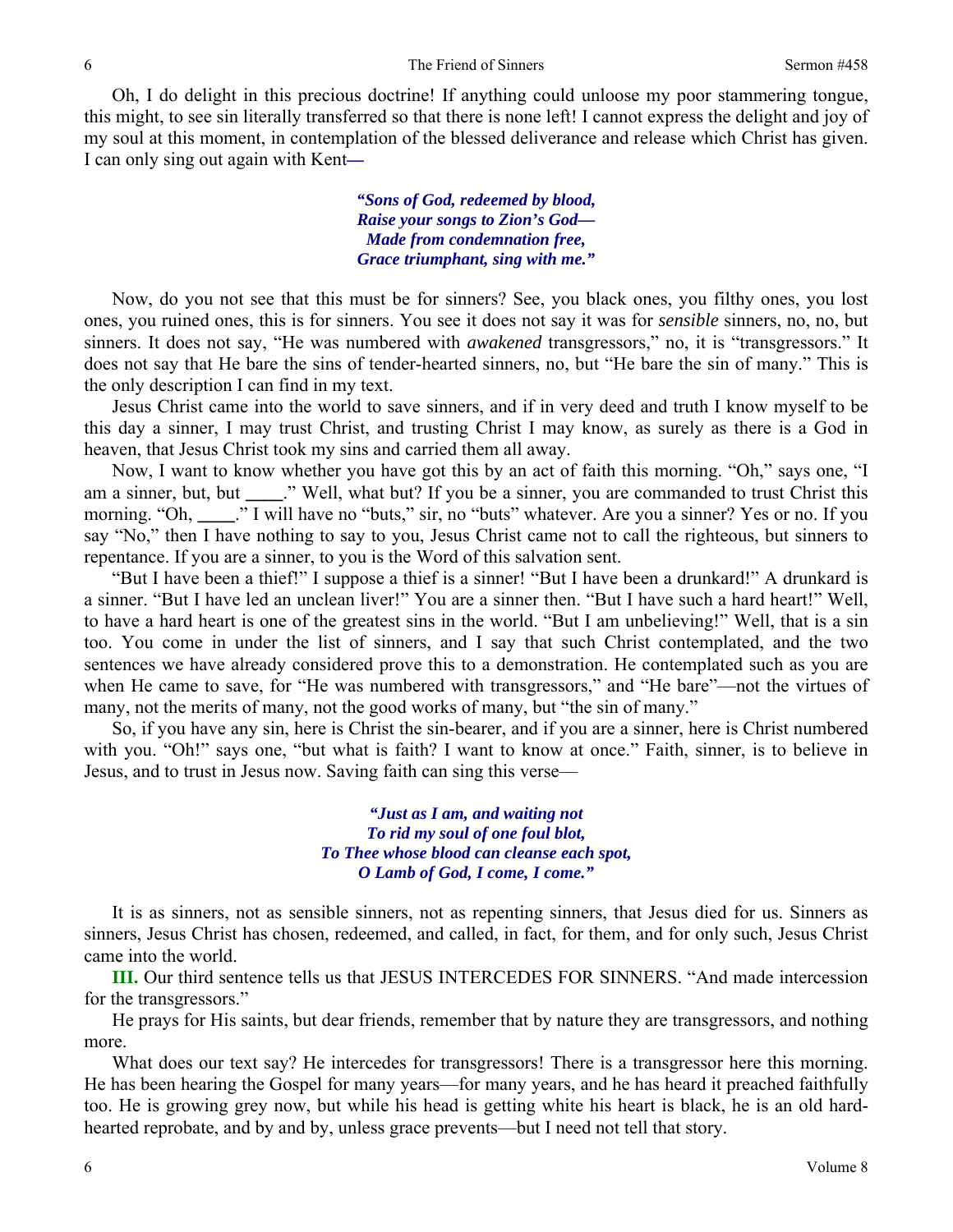What is that I hear? The feet of justice, slowly but surely coming. I hear a voice saying—"Lo, these three years I came seeking fruit on this fig tree, and find none, cut it down, why cumbereth it the ground?" The woodman feels his axe, it is sharp and keen. "Now," says he, "I will lay to at this barren tree, and cut it down."

But hark! There is one that maketh intercession for transgressors, hear Him, hear Him, "Spare it yet a little while, till I dig about it and dung it, and if it bears fruit *well,* but if not, after that thou shalt cut it down." You see there was nothing in that tree why He should plead for it, and there is nothing in you why He should plead for you, yet He does it.

This very morning perhaps, He is crying, "Spare him yet a little while, let him hear the Gospel again, let him be entreated once more, oh! let him have another sickness that it may make his conscience feel, let Me have another endeavor with his hard heart, it may be, it may be that he will yield." O sinner, bless God that Jesus Christ pleads for you in that way.

But that done, *He pleads for their forgiveness*. They are nailing Him to the cross, the wretches are driving iron through His hands, but even while they fasten Him to the tree hear Him—"Father, forgive them, for they know not what they do."

Oh, I spoke to a brother this week, whose heart all-conquering love has touched. He had been a great blasphemer, and when we were talking together about the fact that Jesus Christ loved him even when he was cursing, I saw how it broke his heart, and it broke mine too, to think that I could rebel against Christ whilst He was loving me, that I could despise Him while He was putting Himself in my way in order to do me good.

Oh! it is this that breaks a man's heart, to think that Christ should have been loving me, with the whole force of His soul, while I was despising Him, and would have nothing to do with Him. There is a man there who has been cursing, and swearing, and blaspheming, and the very man whom he has cursed has been crying "Father, forgive him, for he knows not what he does." O sinner, I would this might break thy heart, and bring thee to the Savior.

Nor does He end there. He next prays *that those for whom He intercedes may be saved, and may have a new life given them*. "I will pray the Father, and he shall give you another Comforter, that he may abide with you for ever; even the Spirit of truth; whom the world cannot receive."

Every soul that is quickened by the Holy Spirit is so quickened as the result of Christ's intercession for transgressors. His prayer brings down the life, and dead sinners live. When they live, He does not cease to pray for them, for by His intercession *they are preserved*. They are still tempted and tried, but hear what He says. "Satan has desired to have thee that he may sift thee as wheat, but I have prayed for thee that thy strength fail not."

Yes, brethren, beloved, this is the reason *why we are not condemned*, for our apostle puts it—"Who is he that condemneth?" and the answer he gives is, "Christ hath died, yea, rather, hath risen again, who ever maketh intercession for us," as if that intercession choked at once the advocate of hell, and delivered us from condemnation. And more, *our coming to glory* is the result of the pleading of Christ for transgressors. "Father, I will that they also whom thou hast given me be with me where I am, that they may behold my glory."

There are a great many sermons preached that have not the Gospel in them, especially those sermons the drift of which is to tell the sinners "Go home and pray, go home and pray." That is very good advice, but it is not the Gospel. The sinner might answer me, "How can I come before God as I am, I cannot plead before Him, for I am a wretch undone, if I should stand in His presence He would drive me from Him."

Behold Jesus Christ maketh intercession for transgressors. It is a common saying in the world, that a man who pleads his own cause has a fool for his client, certainly it is so in heaven. But when Christ comes I, the Wonderful, the Counselor, He takes up the brief, and now the adversary trembles, for no sooner does he find that the suit is put into the hands of Him who is the advocate of His people than he knows that his case is lost, and that the sinner will go free.

7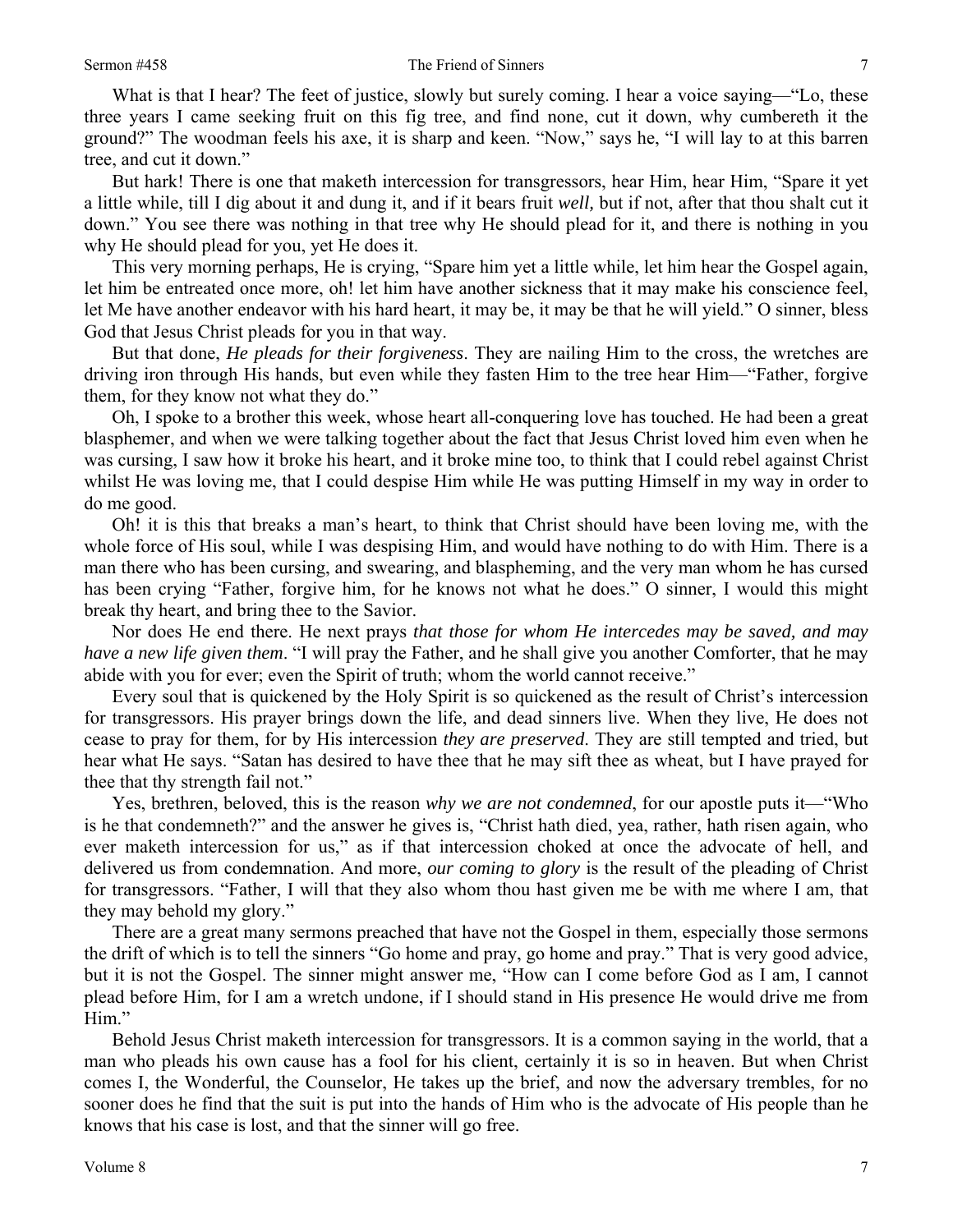So, sinner, you are safe if He pleads for you. "Ah," say you, "but if He asks me what He should plead I have nothing to tell Him." You know the counselor goes into the cell, and he says to the prisoner—"Now, just tell me the case, what can I say in your favor?" The criminal replies, "Well, there is so-and-so, and so-and-so," and perhaps he is able to say, "Why, sir, I am as innocent as a newborn babe of the whole affair, and I can prove an *alibi,* or I can do this or that."

Very well, the advocate having grounds to go upon, pleads the case in the court right confidently. But now I hear you say, "Ah, I cannot tell the Lord Jesus Christ what He is to plead, for I have nothing to plead, the fact is I am guilty and thoroughly guilty too, and I deserve to be punished, and must be, I have nothing to plead."

Now what does our blessed Advocate say? "Oh," saith He, "but I have the plea in Myself," and up He rises in the court of law, and when the accusation is read He puts in this to that accusation—"In the name of the sinner for whom I intercede, and with whom I am numbered, I plead absolution and forgiveness through punishment already borne." "How?" saith Justice. And He shows the nail prints in His hands, and lays bare His side, and says, "I suffered for that sinner, I was punished with the sinner's punishment, and therefore I claim, as the reward of My passion and My agony, that the sinner should go his way."

Do you not see that Christ is a precious pleader because He can appear for us, and what is more, He can find a plea for us? "Ah!" I hear you say, "but I have no means of getting such an advocate as that, I wish I had, but I have nothing to give Him, if He asks any fees I have nothing, I do not deserve the love of Christ, I do not know why He should take up my cause, if He would I should be saved, but I cannot think He will, for I cannot hope to pay Him." "Nay," says He, "but I will take up your cause freely, willingly, cheerfully, and I will make intercession for you, not because you deserve it, but because you need it, not because you are not a transgressor, but because you are."

That very thing, sinner, that makes you think Christ will not look at you, is the very reason why He will. You are full of disease. "Ah!" say you, "the physician will never look at such an arm as that," but because the ulcer is reeking, that is why he stops and says, "I will cure that." Your qualification is your disqualification, and what you think to be the reason why He never will look at you, is certainly the only reason you can plead why He should. You are nothing, you are utterly lost, you have no merit, you have nothing unless the Lord Jesus Christ make prevalent, acceptable, and perpetual intercession for transgressors.

I come to a conclusion reluctantly, but I must say these few words. There are some of you that make very light of sinning. I pray you to be reasonable, and think this matter over. It was no light thing for God to save a sinner, for the Son of God Himself must be numbered with sinners, and smart and die for sinners, or else they could not be saved. Touch not the unclean thing, hate it. If it be deadly to a holy Christ, it must be damnable to you. Oh! pass it by, and loathe it as the Egyptians loathed the water of the river when it was turned to blood in their sight.

To you who make but little of Christ, there is this word, you know what sin means, I do not think you can ever make too much of sin, but I pray you do not make too little of Christ. To you who think you have no qualifications for Christ, I say this closing sentence, I do beseech you get rid of that foul, that legal, that soul-destroying idea that Christ needs any preparation by you or in you before you come to Him. You may come to Him now, nay, more, you are *commanded* to come to Him now, just as you are.

And to every man among you today, and to every woman and child, I preach this Gospel in the name of Jesus Christ, "Believe in the Lord Jesus Christ, and thou shalt be saved." Trust Him now—in your seat—standing in the aisles—crowded in these galleries—trust Him now, God commands you. "This is *the* commandment, that ye believe on Jesus Christ whom he hath sent."

As Peter said, so say I, "Repent and be converted, every one of you," and as Paul said to the Philippian jailer, so say I, "Believe in the Lord Jesus Christ, and thou shalt be saved, and thy house." If you do not, this shall condemn you, not your sin, but your unbelief, for they who believe not are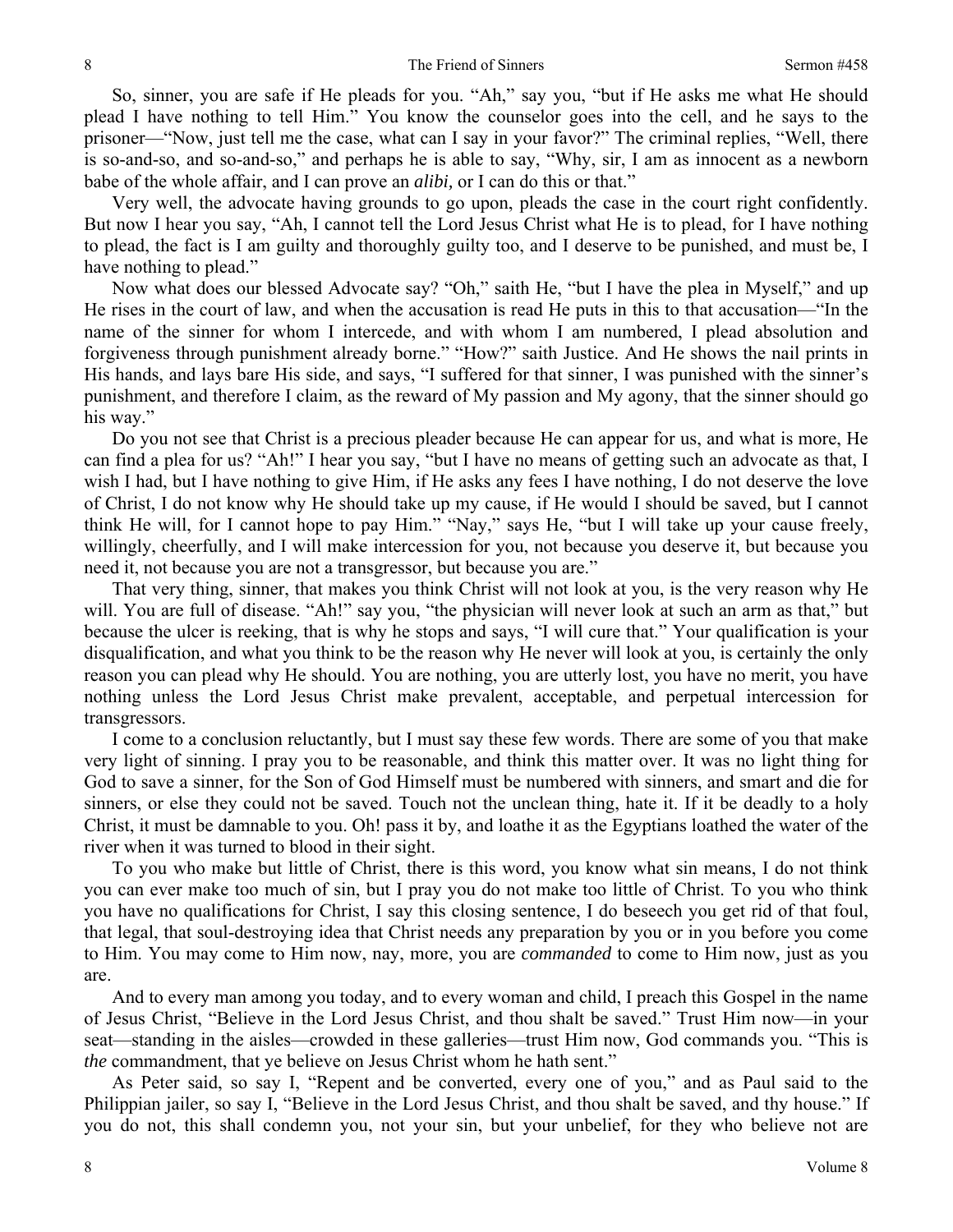condemned already. Why, why are such condemned? Because they believe not. That is the accusation, that is the damning crime and curse.

"Well," says one, "then if God commands me to trust Christ, though I certainly have no reason why I should, then I'll do it." Ah! soul, do it then. Can you do it? Can you trust Him now? Is it a full trust? Are you leaning on your feelings? Give them up! Are you depending a little on what you mean to do? Give that up. Do you trust Him wholly? Can you say, "His blessed wounds, His flowing blood, His perfect righteousness, on these I rest. I do trust Him wholly"?

Are you half afraid to say you do? Do you think it is such a bold thing? Do it then, do a bold thing for once! Say, "Lord, I'll trust Thee, and if Thou cast me away, I'll still trust Thee, I bless Thee that Thou canst save me, and that Thou wilt save me." Can you say that? I say, have you believed in Him? You are saved, then, you are not in a salvable state, but you are saved, not partly, but wholly saved, not some of your sins blotted out, but all, behold the whole list, and it is written at the bottom of them all, "The blood of Jesus Christ cleanseth us from all sin."

But I hear one say, "It is too good to be true!" Soul, will you be lost through thinking little things of Christ? "Ah!" says another, "it is too simple, if this be the Gospel, we shall have all the ragamuffins in the streets believing in Christ, and being saved." And glory be to God if it be so!

For my part, I am never afraid of big sinners being saved. I would have every harlot, I would have every whoremonger and adulterer to be saved. I would not be afraid that they would go on in their sins if they believed in Christ. Oh! no, faith in Christ would change their nature, and it will change yours too, for this is salvation, to have the nature changed, to be made a new creature in Christ, and to be made holy.

Come, soul, will you trust Him? I do not like you all to go away after crowding in here without getting that blessing. Some of you have come up to the Handel Festival, but here is better music if you trust Christ, for you shall hear the bells of heaven ringing, and all the music of the angels as they rejoice over you as a brother redeemed.

Many of you have come up to see the Great Exhibition, but here is a greater wonder than that, if you came into this place this morning in a state of nature, and go out in a state of grace, only to wait a little while, and then to reach a state of glory!

Some of you have come up to see the great Cattle Show, but here is something better to see than ever was reared on English pasture, here is food for your souls, here is that whereof if a man eateth he shall live forever, and here it is held out to you. Nothing can be plainer. Trust Christ and you are saved.

Outside in the street there is a drinking fountain. When you get there, if you are thirsty go to it, you will find no policeman there to send you away. No one will cry, "You must not drink because you do not wear a satin dress." "You must not drink because you wear a fustian jacket." No, no, go and drink, and when you have hold of the ladle, and are putting it to your lips, if there should come a doubt—"I do not feel my thirst enough," still take a drink whether you do or not.

So I say to you, Jesus Christ stands like a great flowing fountain in the corners of the street, and He invites every thirsty soul to come and drink! You need not stop and say, "Am I thirsty enough? Am I black enough?" You do want it whether you think you do or not. Come as you are, come as you are. Every fitness is legality, every preparation is a lie, every getting ready for Christ is coming the wrong way.

You are only making yourselves worse while you think you are making yourselves better. You are like a boy at school who has made a little blot, and he gets out his knife to scratch it out, and makes it ten times worse than before. Leave the blots alone. Come as you are. If you are the blackest soul out of hell, trust Christ, and that act of trust shall make you clean.

This seems a simple thing, and yet it is the hardest thing in the world to bring you to it, so hard a thing that all the preachers that ever preached cannot make a man believe in Christ. Though we put it as plainly as we can, and plead with you, you only go away and say, "It is too good to be true," or else you